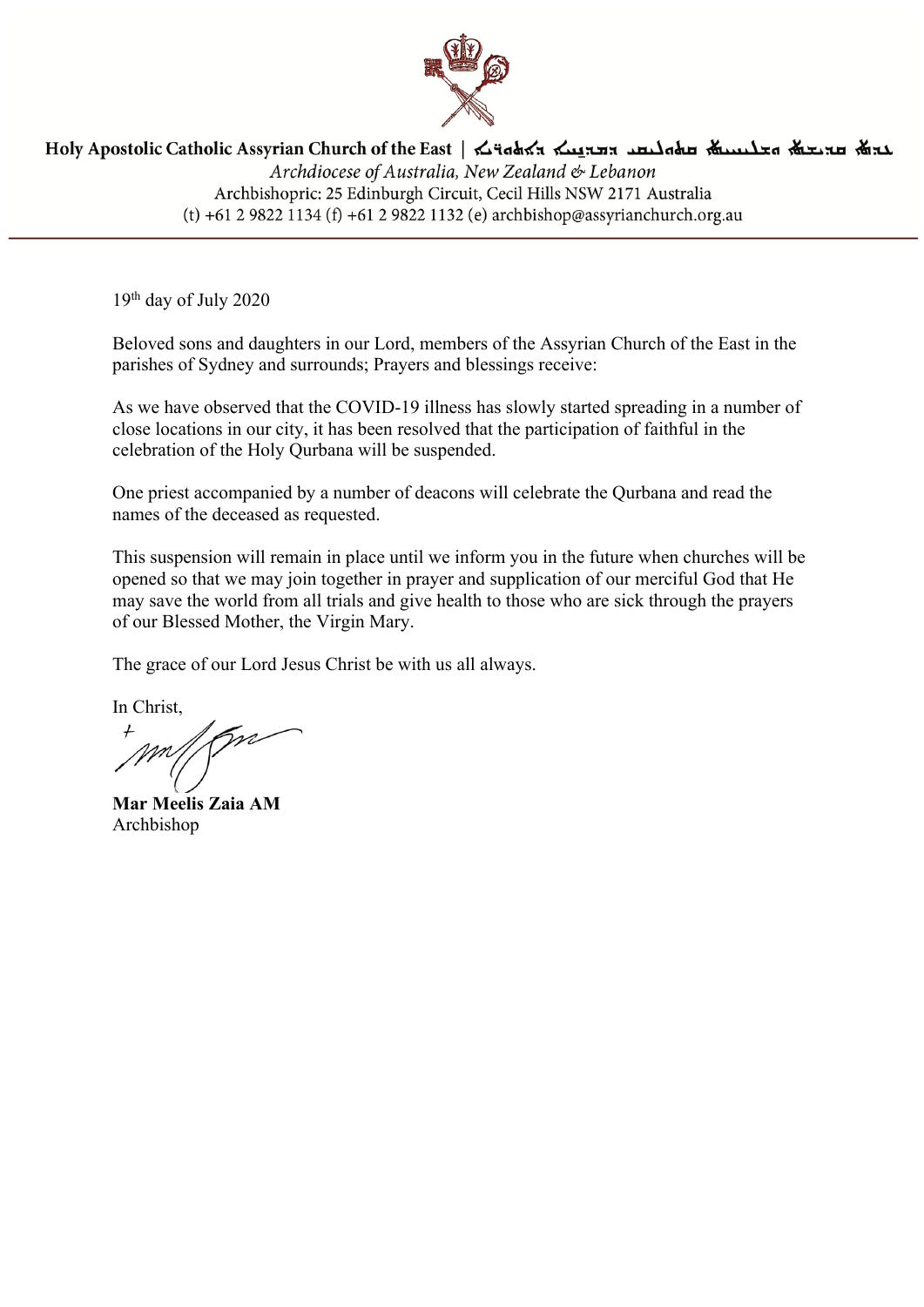

Holy Apostolic Catholic Assyrian Church of the East | Lights Lynn Lake Souther Streets the Archdiocese of Australia, New Zealand & Lebanon Archbishopric: 25 Edinburgh Circuit, Cecil Hills NSW 2171 Australia (t) +61 2 9822 1134 (f) +61 2 9822 1132 (e) archbishop@assyrianchurch.org.au

ححمقة محعمة همسحة حهذم ومكدمة وهومسة و4ممزحة حهدكتمة دهديب مسدذهيه. ȥȉȌȐ ܢȅȨܪǪǶܘ ܢܘȡǫȉǵ ،  $\sim$ حيوم جحسوم $\sim$  حمد دوك $\rm d$ خوذك $\rm d$ و جموع جموع جون جون جون جمع جموعة هم ڊومدن سوڌتني مي هجيندي. فعلم سندمن ڊعذمدن ڊهي وهيئي جو ȏȦȌȦȋ ǸdzȅȌǧ ȗȍ ǵȎǧ ȅ Ǹdz . ȋǶȅȉȂȨǨ ȚȂȦǧ ǪȨ ȡdzȁȦǧ ȡǶܪǪȏǧ ̈ ǪȨ ǧ √<del>ي</del>جد سمذكعۂ مھدمِدد مسكّۂ مكتمدّۂ سن ملك وكيكلمة معن  $\frac{1}{4}$ ححكتم{ نحم قنعة الله جعدة محدثة محمد كمجمى نحمته بعد كمست ِ<br>ۂ معدّد∤⊹  $\star$ خذحت حلى حولهمة مقذفلمة ، هي  $\lambda$ مة سعدة دفذها لكلهة هي حلا مقتلمة مدەبك سەكھىلە قادىم دەخمىلى سىلەمى دىمى ھىددىما ھذمت ھذيىر ܀ ȏȂȨǨ Ǫ̣ ǻǶ ܀ ȈȘȉȌȂȐ ȅȉȐ ȗȍ ܘܗȁǧ ȋȦȂǹǧ ȁȦǶܥ ܕȋȤܢ ǻȂǫǶܬǨ

أأأدعه مدكنها ومكة دِكِـدِّـد ھىلىكەكىلىكە دەھمەنگىە قىمەنىگىد ەگەند ܇19 ܙȋǶܬ 2020 ܢȈȌȤ